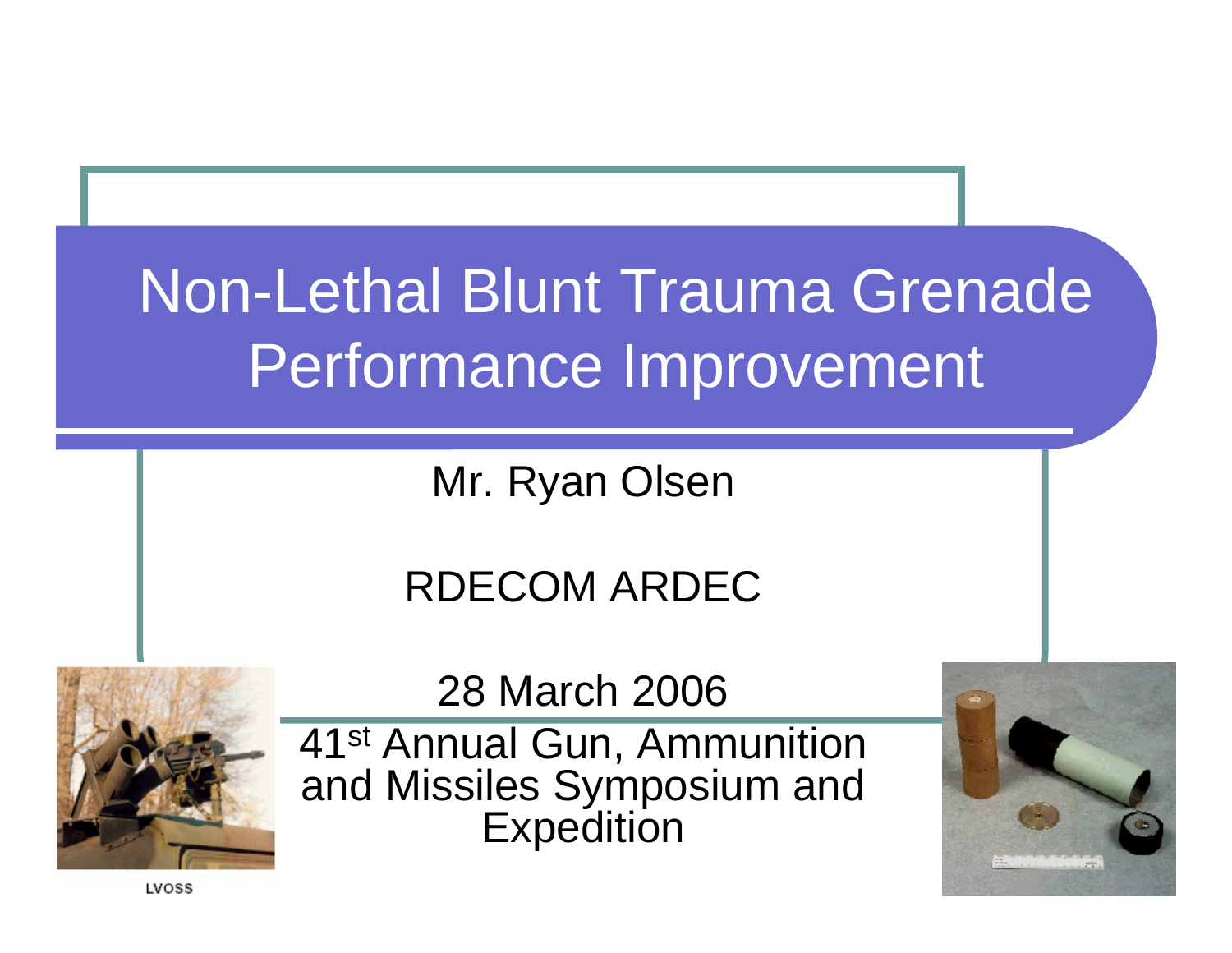#### Problem Statement



• Item not meeting quantitative requirement for ball velocity with a statistically significant test sample.

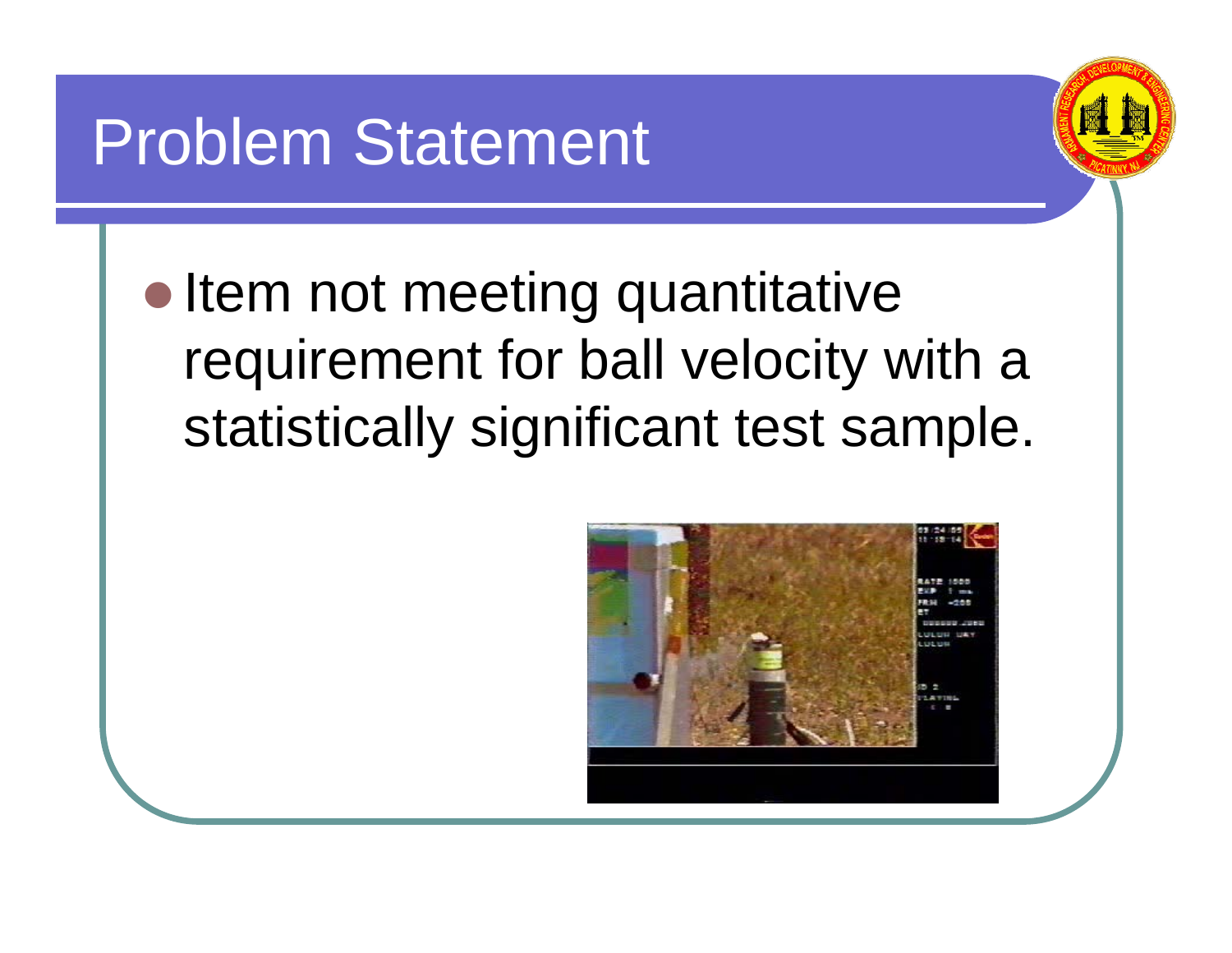#### Battlefield Threats

- z Changes in the battlefield threats result in identified need for a new material solution.
	- $\bullet$ Threatening civilian buildup
	- $\bullet$ Hostile civilian gatherings
	- $\bullet$ Rioting in detainee camps





z These threats require an effective non-lethal solution to stop, confuse, disorient, and/or temporarily incapacitate without escalating the situation.

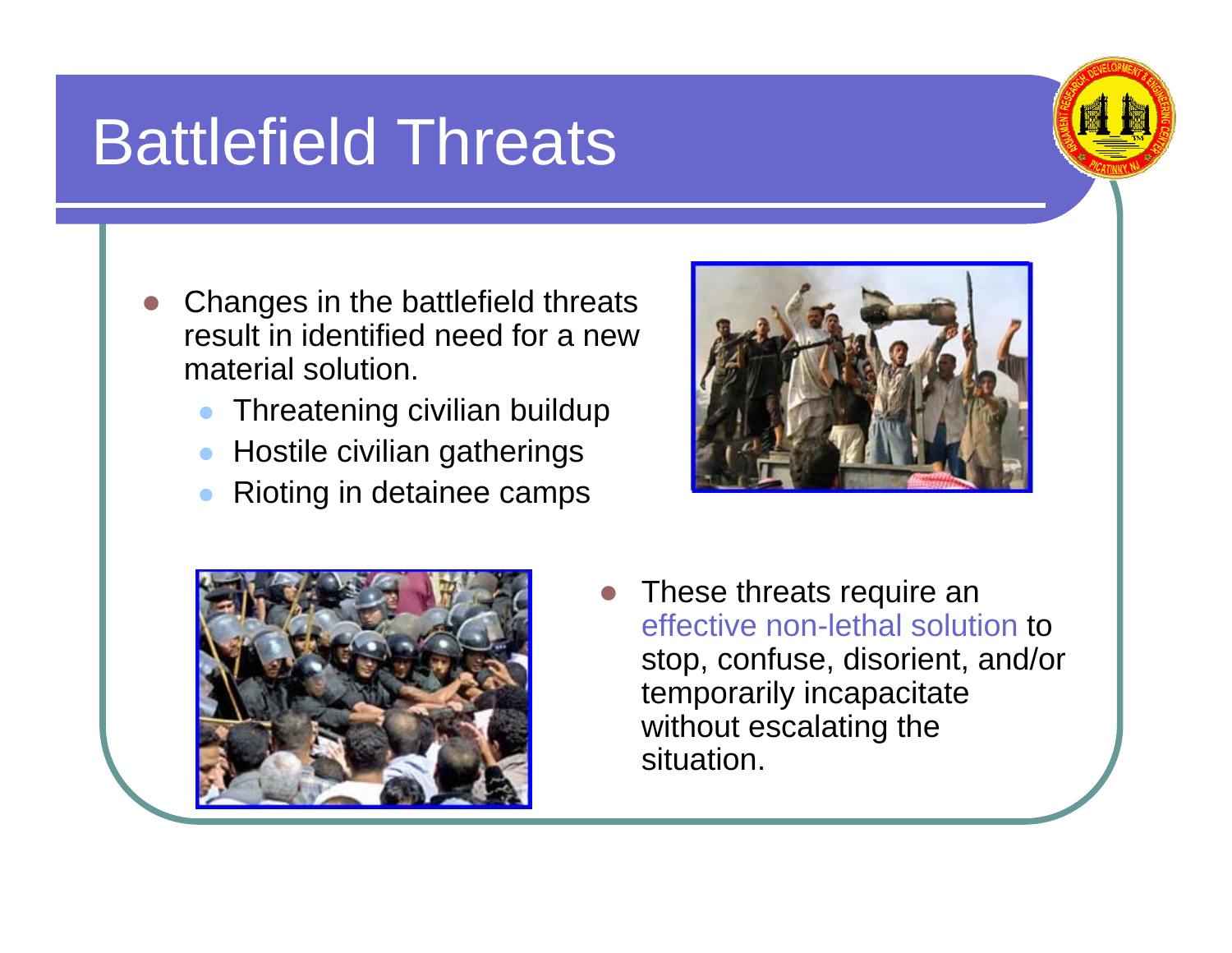# Non-Lethal Materiel Solutions

- $\bullet$  Available non-lethal solutions
	- $\bullet$ Flash bang/stun grenades
	- $\bullet$ Tear gas grenades
	- $\bullet$  Various blunt trauma devices
		- Stingball grenade
		- Rubber bullets
		- Non-Lethal Claymore
	- $\bullet$ Tasers
	- $\bullet$ **Batons**
	- $\bullet$ Etc…







O Gap in capability- Long range riot control non-lethal munitions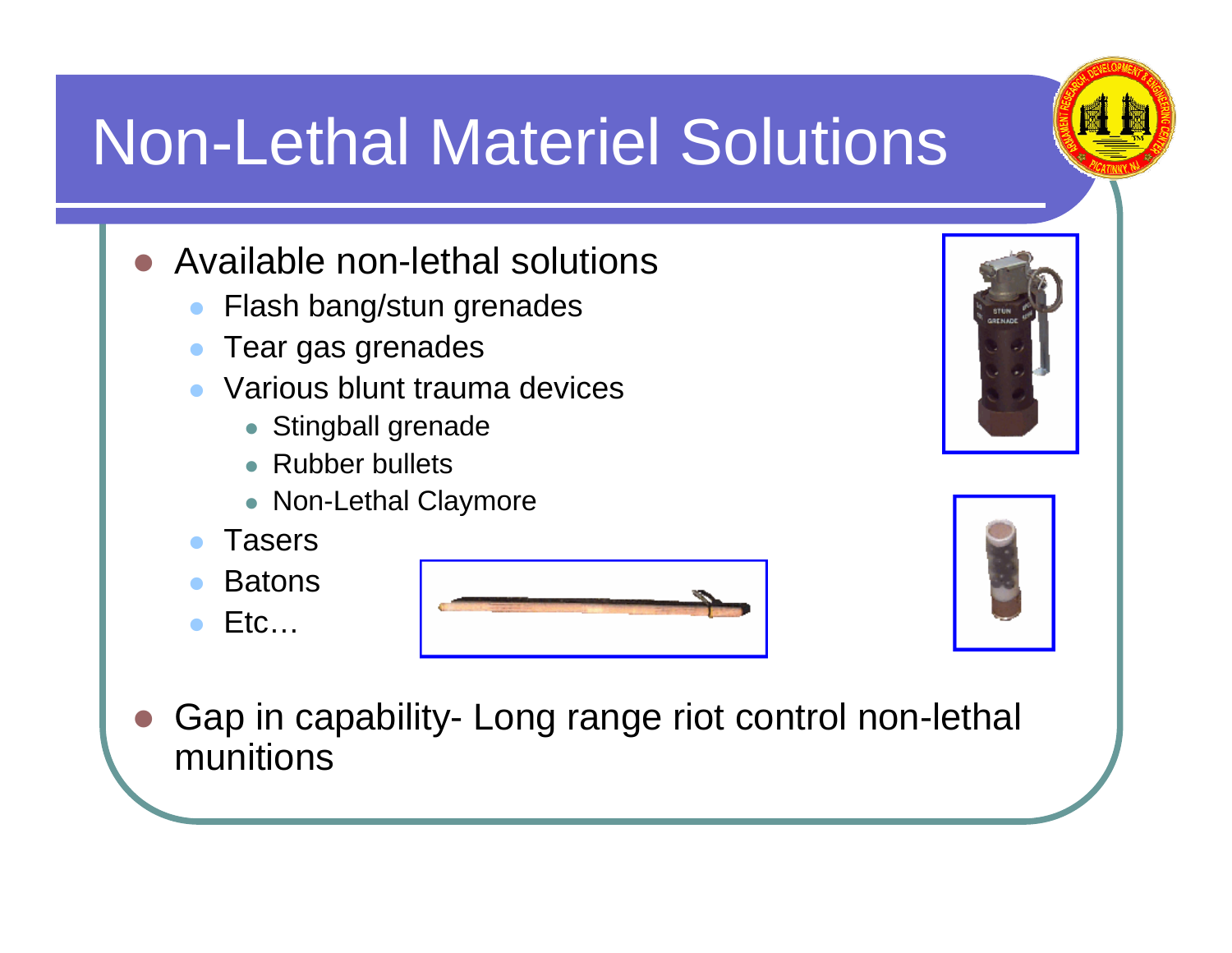#### M99

- 66 mm Light Vehicle **Obscuration Smoke System** (LVOSS) launched, blunt trauma grenade.
- Grenade contains three submunitions that can effectively launch downrange, producing a bright flash, loud bang, and dispersion of PVC balls.
	- M98 training / flash bang version. No blunt trauma balls





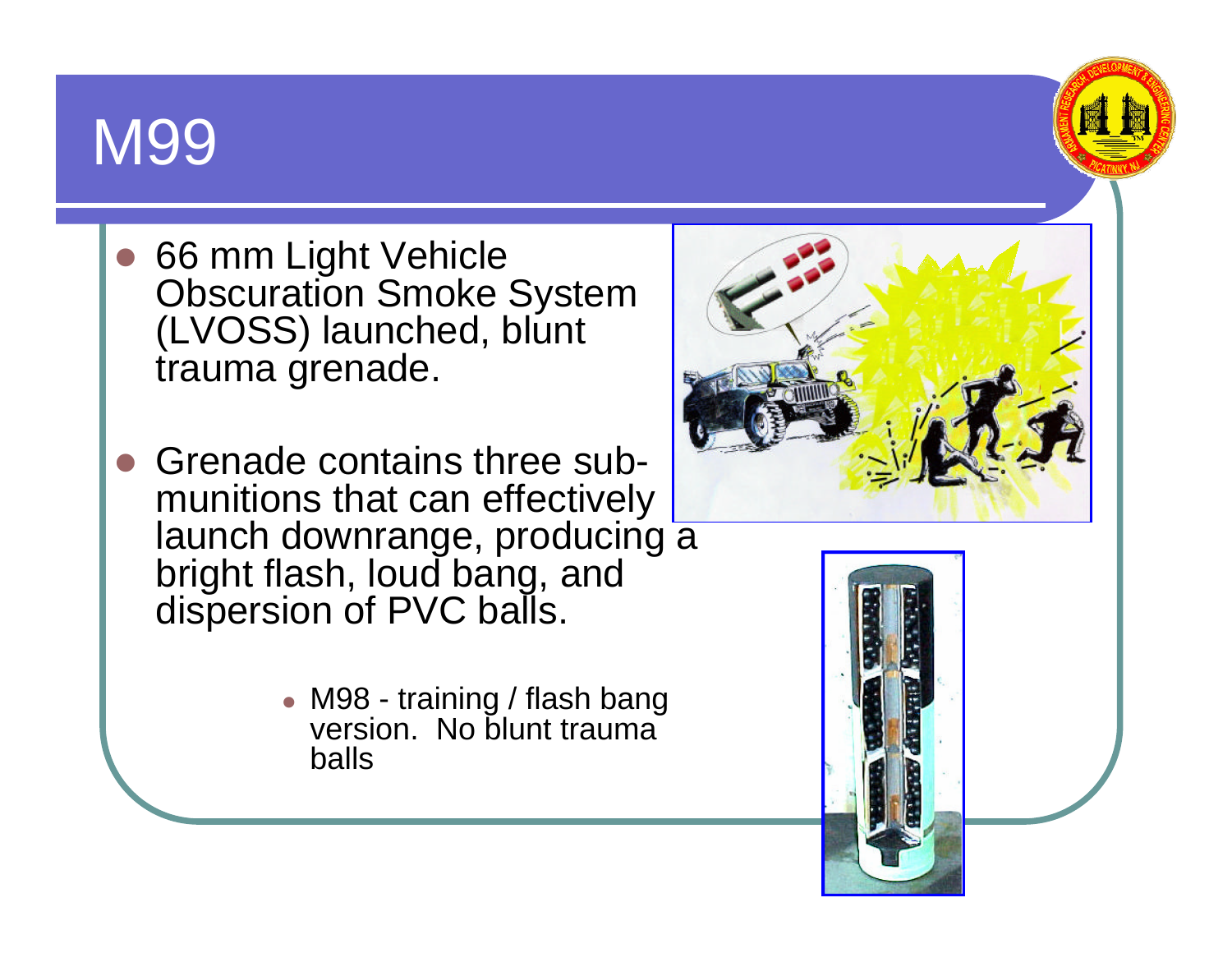#### "Effective" Non-Lethal Requirement



- $\bullet$  Qualitative user need for "effective" non-lethal must be reflected as quantitative requirement in item specification.
	- $\bullet$ Qualitative Requirement - Multiple blunt trauma devices to produce enough force upon impact against identified targets to be an effective non lethal solution.
	- $\bullet$  Quantitative Requirement -
		- Ball Velocity Threshold:
			- 290 ft /s at 3 feet
		- Sound Output:
			- $\bullet$  160 db at 5 feet

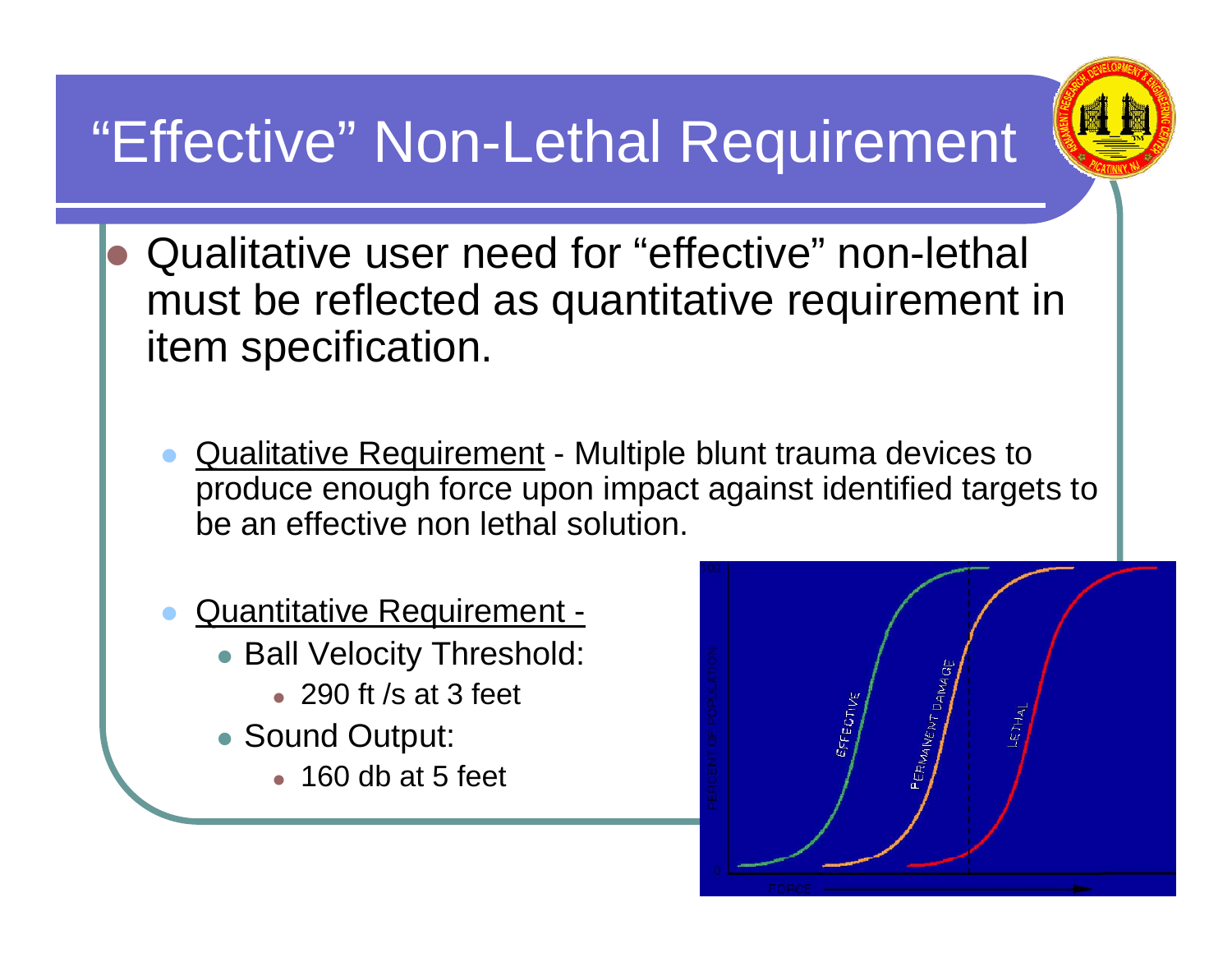#### Requirement Verification

O Dispersion pattern requires innovative method to verify item specification for ball velocity

- Calibrated foam panels
- O balls penetrate panels
- Depth of penetration correlated to velocity



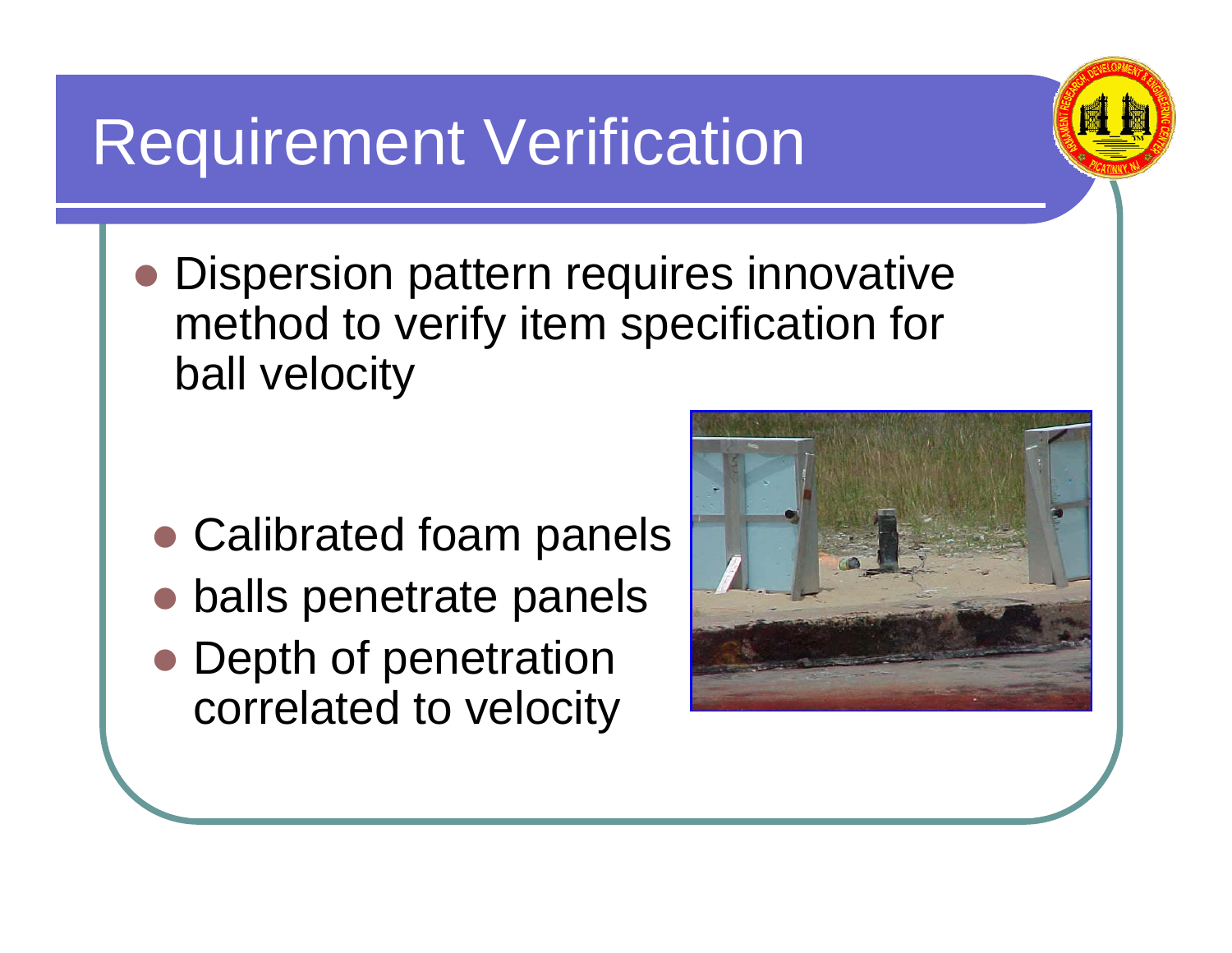#### Course of Action



- Identify root cause for performance deficiency
- Identify and implement an immediate corrective action
- Test statistically significant test sample to demonstrate corrective action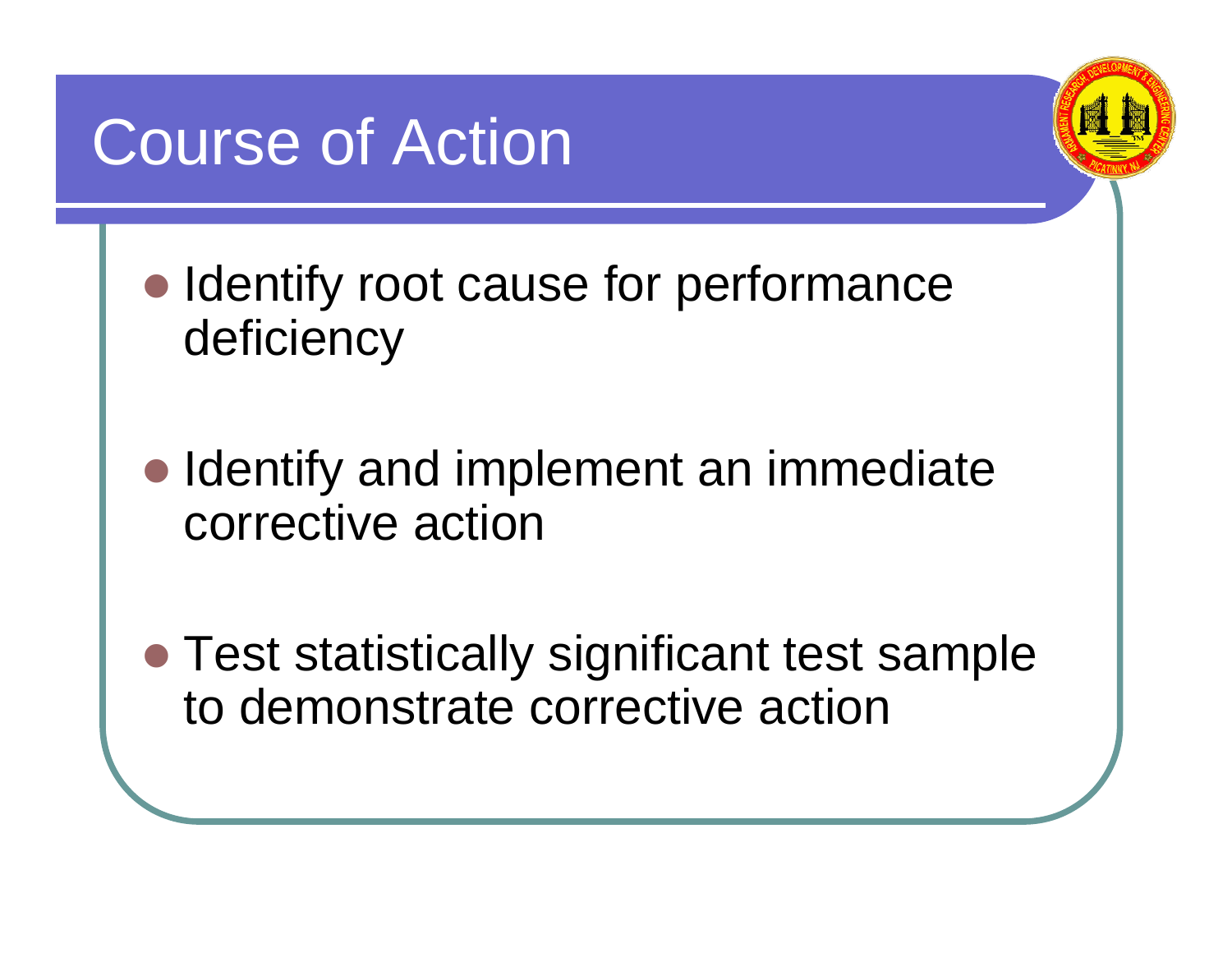#### Root cause Analysis



- Lean /Six Sigma process used to address entire system:
	- Cause and effects analysis identified potential causes for performance deficiency
	- Failure Modes and Effects Analysis (FMEA) was used to identify the risk associated with each cause.
	- $\bullet$  Design of Experiments (DOE) was generated to experimentally evaluate the interactions of risk areas
- $\bullet$  Program Decision to investigate item identified with the highest risk- energetic (burster mix) production.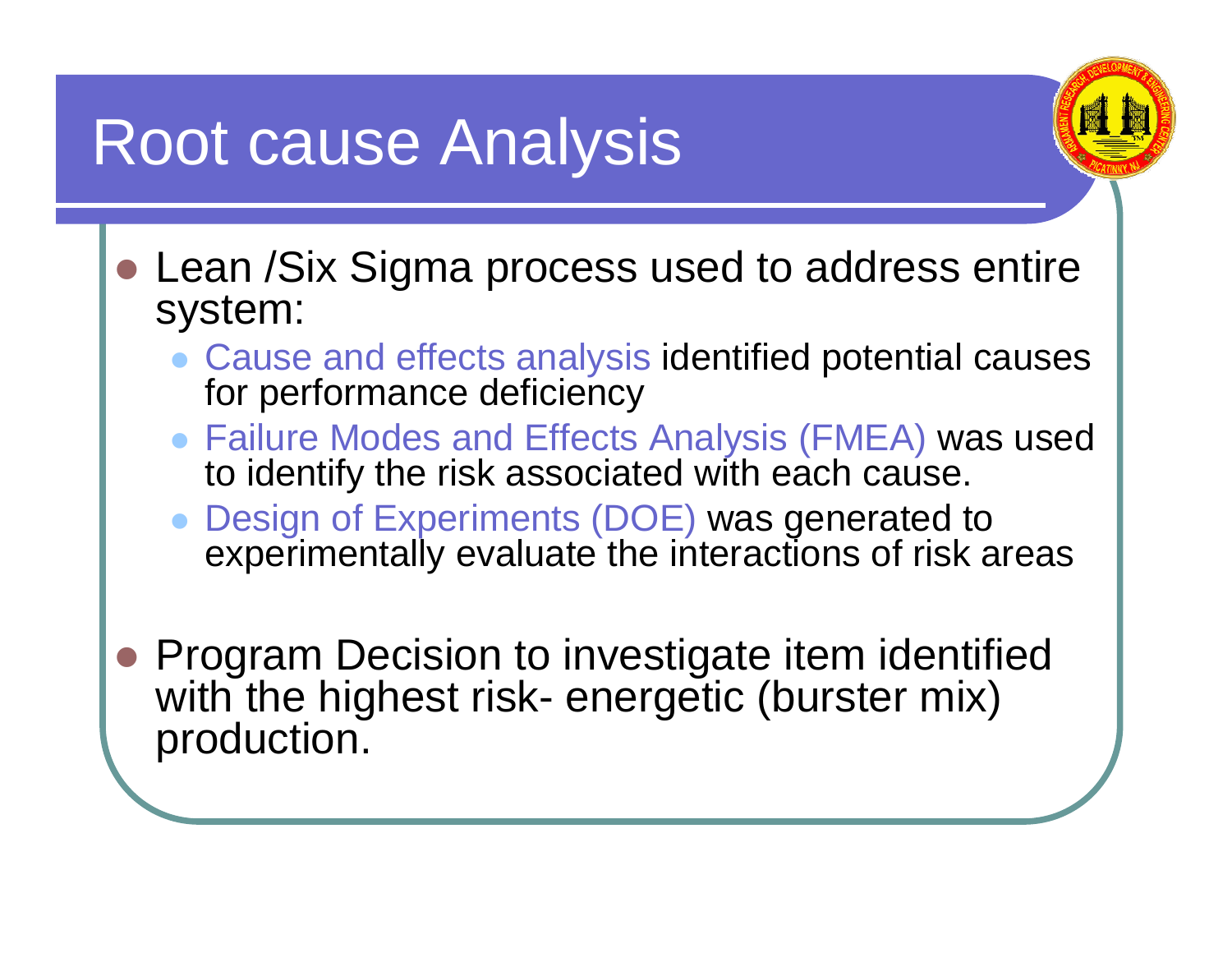#### Burster Mix Production Effort

- **z**  Objective:
	- zQuality controlled scale-up of laboratory burster mix to production batch
	- z Compare with older batches to give insight on how variations of the mix affect the performance.
	- zCorrelate performance of submunition to burster mix properties
- **z**  Quality control verification - particle size, sieve analysis, bulk density, composition analysis, etc…
- $\overline{\phantom{a}}$  Closed bomb testing. Key burster mix performance measurements:
	- zrise time
	- zpeak pressure
	- zSlope
	- zfunction time
- z Submunition testing. Key end item performance factors:
	- zBall velocity
	- zReliability (rate of low order functions)
	- zSound level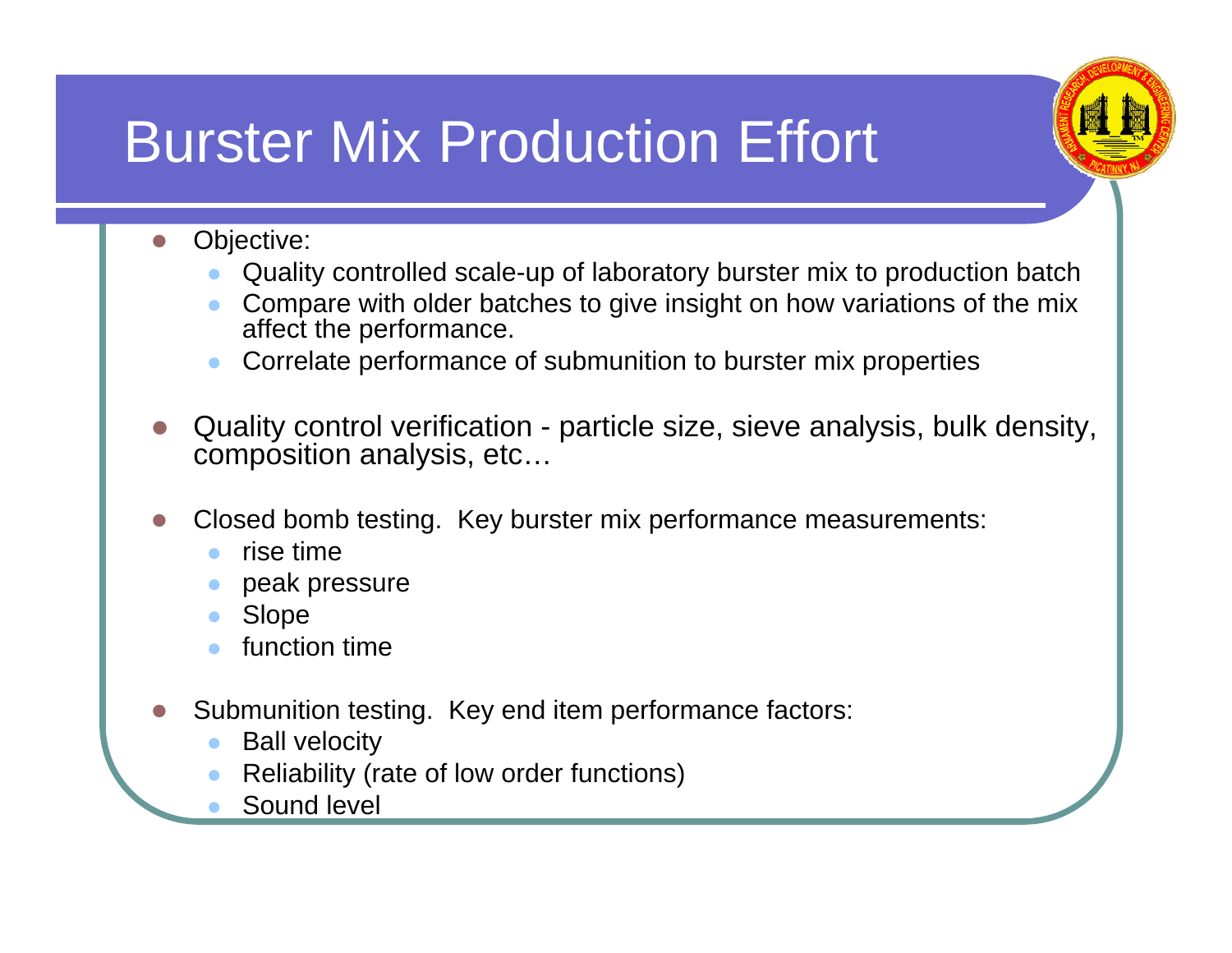#### Performance Correlations



#### Closed bomb Burster mix performance compared to ball velocity

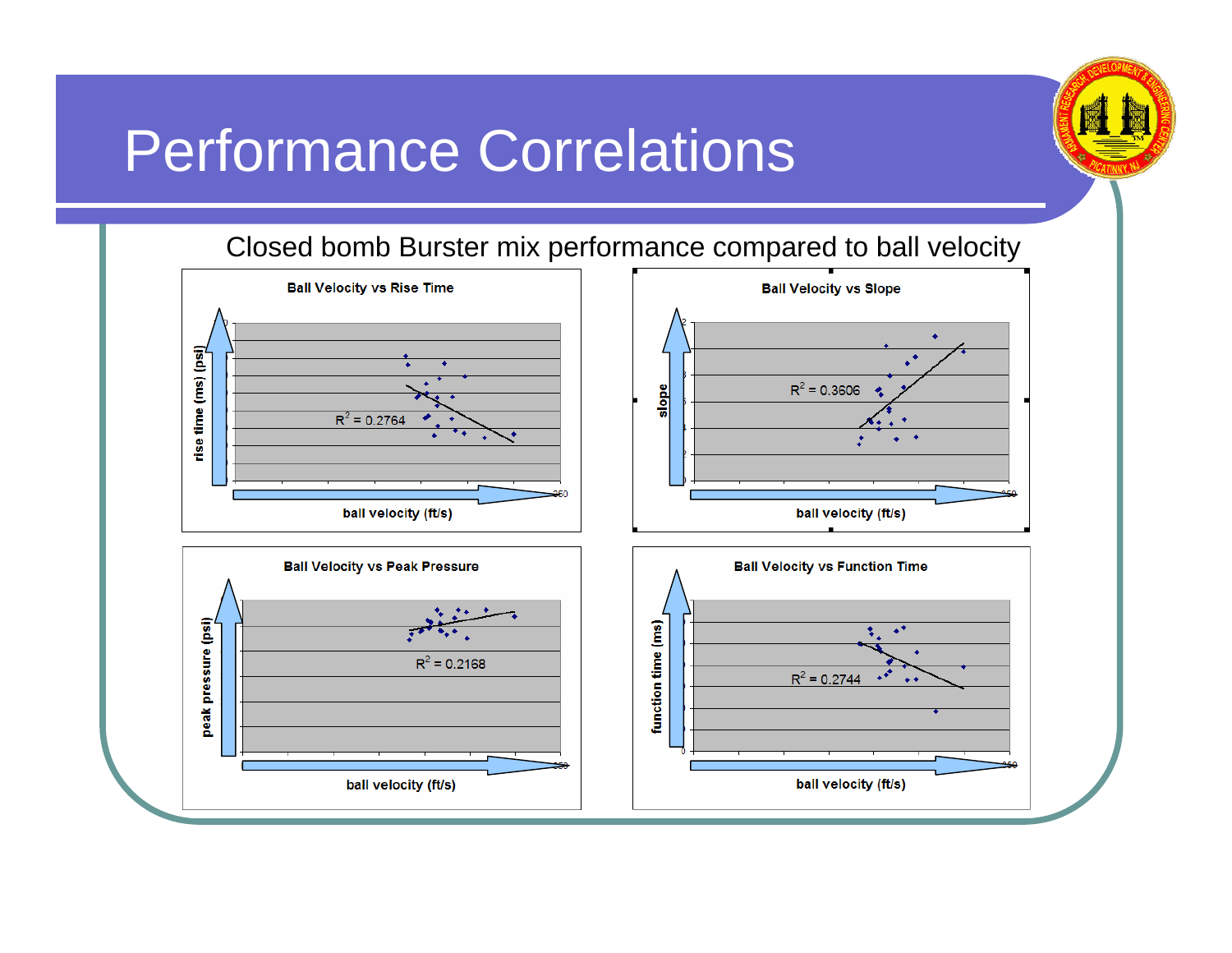#### Burster Mix Effort Results



- Consistent lab batch and production level batch could not be generated. Large standard deviations for closed bomb test within each batch sample.
- Correlation between performance of the different batches and batch properties was low due to mix inconsistency.
- Performance was not improved. Average ball speed for all variations of mix was lower then the item specification requirement.
- O FMEA re-addressed: Burster mix formulation identified as the new item with the highest risk.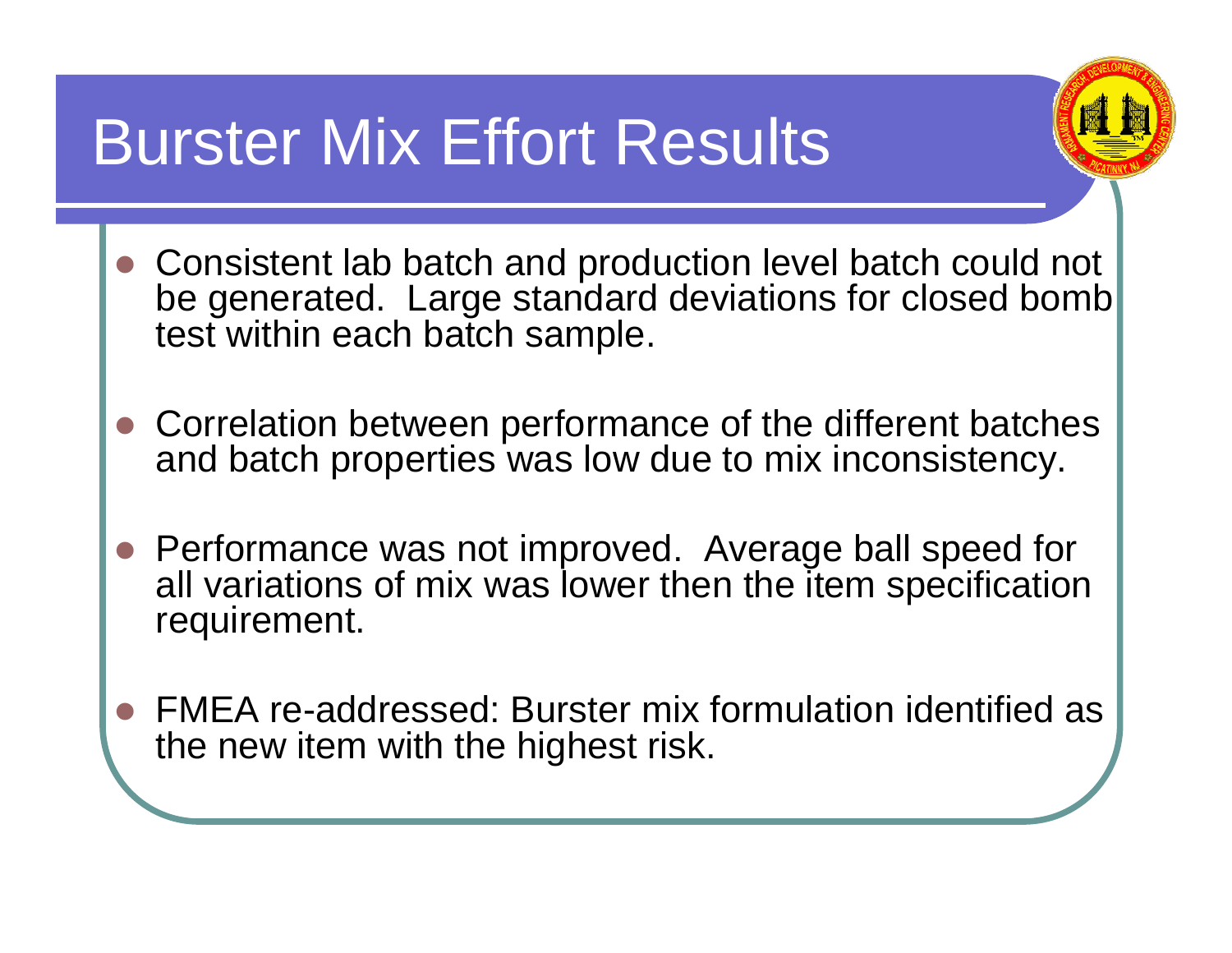#### Burster Mix Formulation Effort



- O Decision to replace the burster mix due to high risk.
- O An Analysis of Alternatives (AoA) downselect matrix was generated to carefully outline and rank criteria for selecting a replacement mix.
- O Testing was conducted and data for other AoA criteria was gathered to fill the necessary information into the matrix.
- O Upon matrix evaluation, the mix with the largest value was selected as the prime candidate.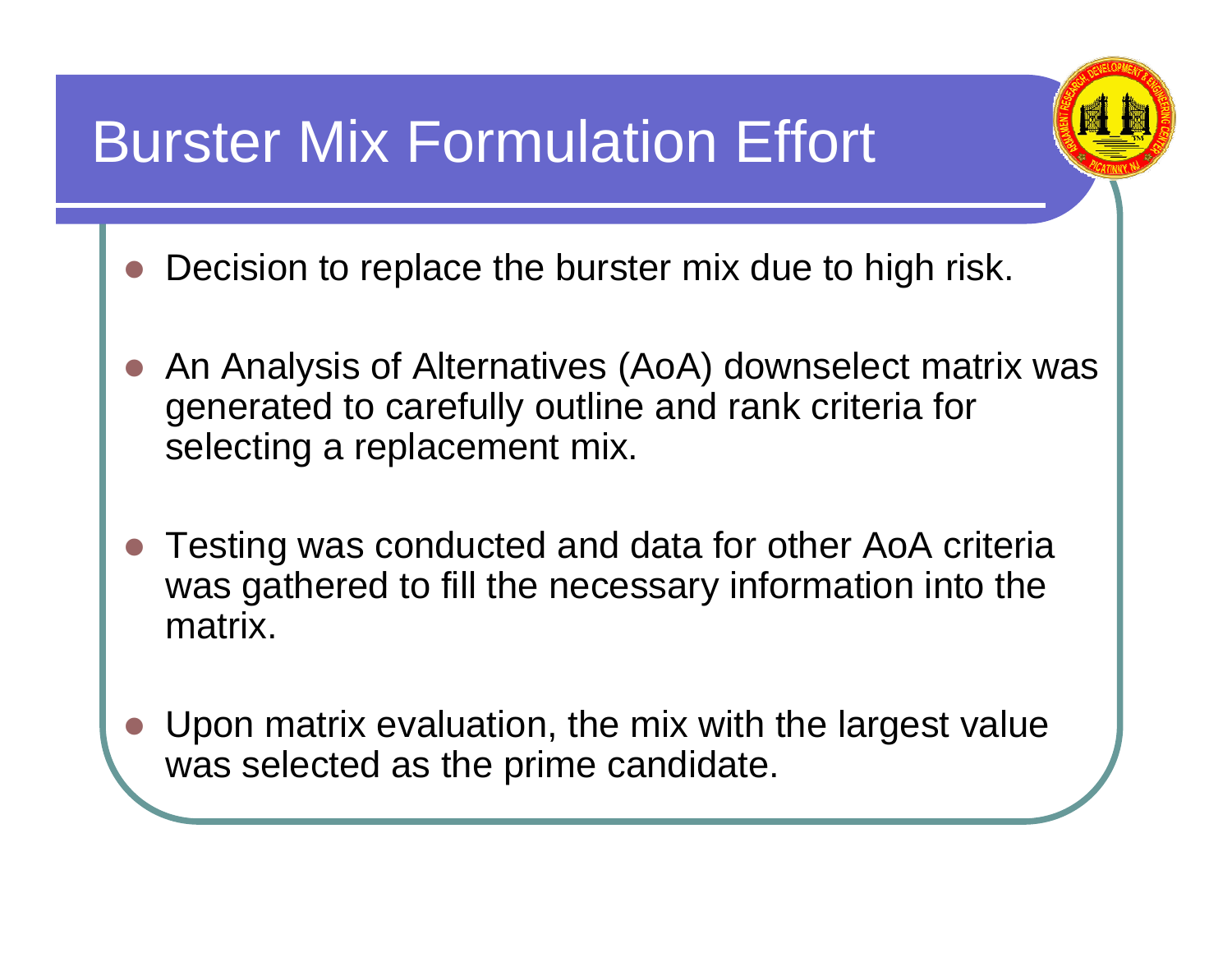

# Burster Mix Down Select Matrix

| mix selection criteria     |    |             | cost of material<br>a-valability | productolity                                    |                | Etto qualified | Perchange content<br>Lused in other terms |                | orty needed to purchase<br>externo contract tot |                |                         | range restictions |                | logitomance in sumunition<br>Sovemnert lotarietery | Weighted total |  |  |
|----------------------------|----|-------------|----------------------------------|-------------------------------------------------|----------------|----------------|-------------------------------------------|----------------|-------------------------------------------------|----------------|-------------------------|-------------------|----------------|----------------------------------------------------|----------------|--|--|
| criteria ranking           | 3  | 6           | 9                                | $\overline{\mathbf{8}}$                         | 7              | 4              | $\overline{2}$                            | $\overline{3}$ | 6                                               | $\overline{4}$ | $\overline{\mathbf{8}}$ | $\overline{2}$    | $\overline{9}$ |                                                    |                |  |  |
| mix candidates             |    |             |                                  |                                                 |                |                |                                           |                |                                                 |                |                         |                   |                |                                                    |                |  |  |
| <b>KAP</b>                 |    |             |                                  |                                                 |                |                |                                           |                |                                                 |                |                         |                   |                |                                                    |                |  |  |
| <b>MRBPS 83B3 cl 5</b>     |    |             |                                  |                                                 |                |                |                                           |                |                                                 |                |                         |                   |                |                                                    |                |  |  |
| 473B-M115/M116             |    |             |                                  |                                                 |                |                |                                           |                |                                                 |                |                         |                   |                |                                                    |                |  |  |
| Hogdon 777                 |    |             |                                  |                                                 |                |                |                                           |                |                                                 |                |                         |                   |                |                                                    |                |  |  |
| non-perchlorate flash bang |    |             |                                  |                                                 |                |                |                                           |                |                                                 |                |                         |                   |                |                                                    |                |  |  |
|                            |    |             |                                  |                                                 |                |                |                                           |                |                                                 |                |                         |                   |                |                                                    |                |  |  |
|                            |    |             |                                  |                                                 |                |                |                                           |                |                                                 |                |                         |                   |                |                                                    |                |  |  |
|                            |    |             |                                  |                                                 |                |                |                                           |                |                                                 |                |                         |                   |                |                                                    |                |  |  |
| mix properties             |    | consistancy | <b>Cise time</b>                 |                                                 |                | Stekite        | Total                                     |                |                                                 |                |                         |                   |                |                                                    |                |  |  |
| criteria ranking           | 10 | 5           | 5                                | <b>Eurotion time</b><br>$\overline{\mathbf{5}}$ | $\overline{2}$ | Peak pressure  |                                           |                | Weighted total                                  |                |                         |                   |                |                                                    |                |  |  |
| mix candidates             |    |             |                                  |                                                 |                |                |                                           |                |                                                 |                |                         |                   |                |                                                    |                |  |  |
| <b>KAP</b>                 |    |             |                                  |                                                 |                |                |                                           |                |                                                 |                |                         |                   |                |                                                    |                |  |  |
| <b>MRBPS 83B3 cl 5</b>     |    |             |                                  |                                                 |                |                |                                           |                |                                                 |                |                         |                   |                |                                                    |                |  |  |
| 473B-M115/M116             |    |             |                                  |                                                 |                |                |                                           |                |                                                 |                |                         |                   |                |                                                    |                |  |  |
| Hogdon 777                 |    |             |                                  |                                                 |                |                |                                           |                |                                                 |                |                         |                   |                |                                                    |                |  |  |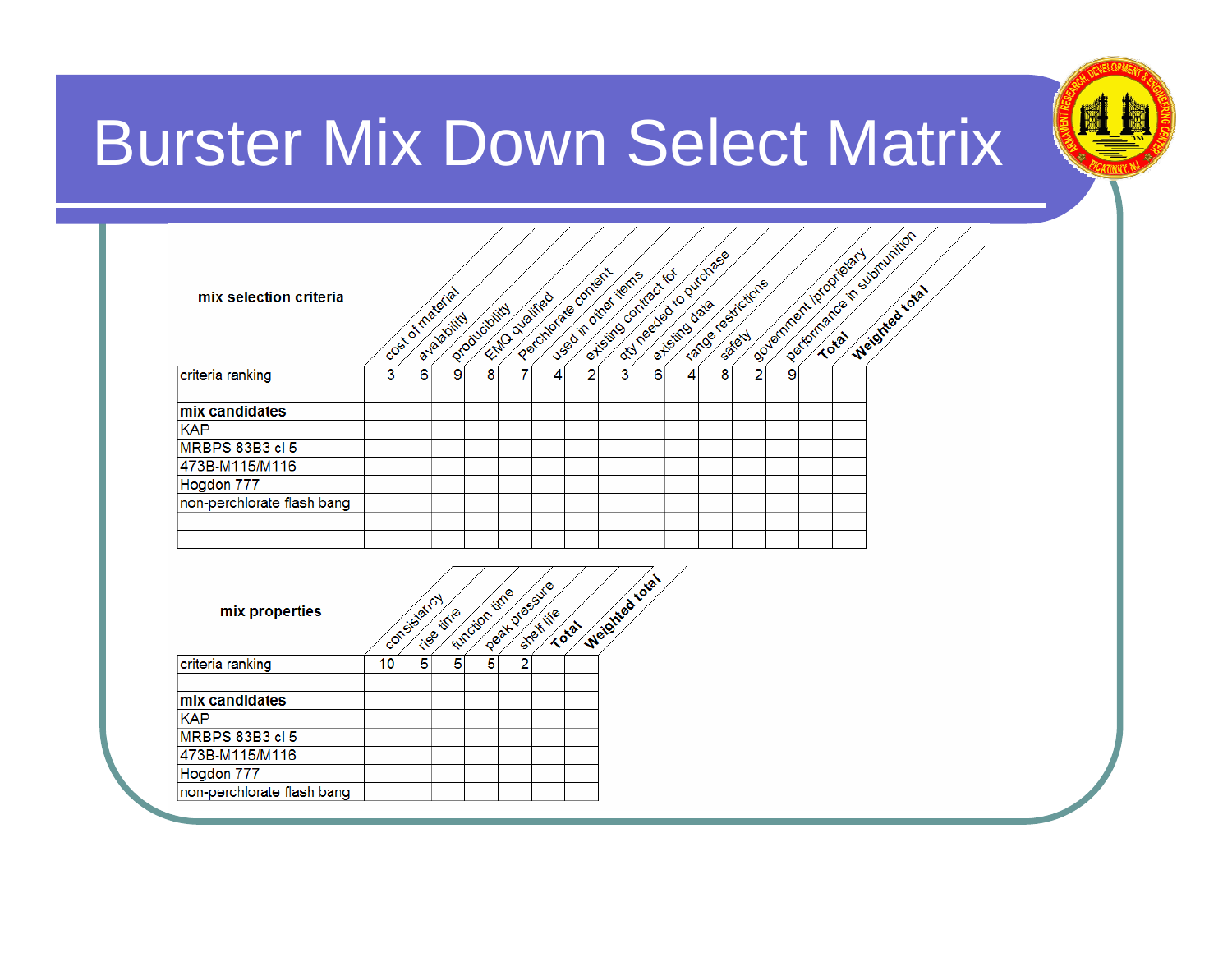#### Testing Needed

#### **• Submunition Performance Testing**

- $\bullet$ Ball velocity
- $\bullet$ **Reliability**
- $\bullet$ Sound level

#### • Closed Bomb Lab Testing

- Pressure rate of rise
- Function time
- Peak pressure
- $\bullet$ Slope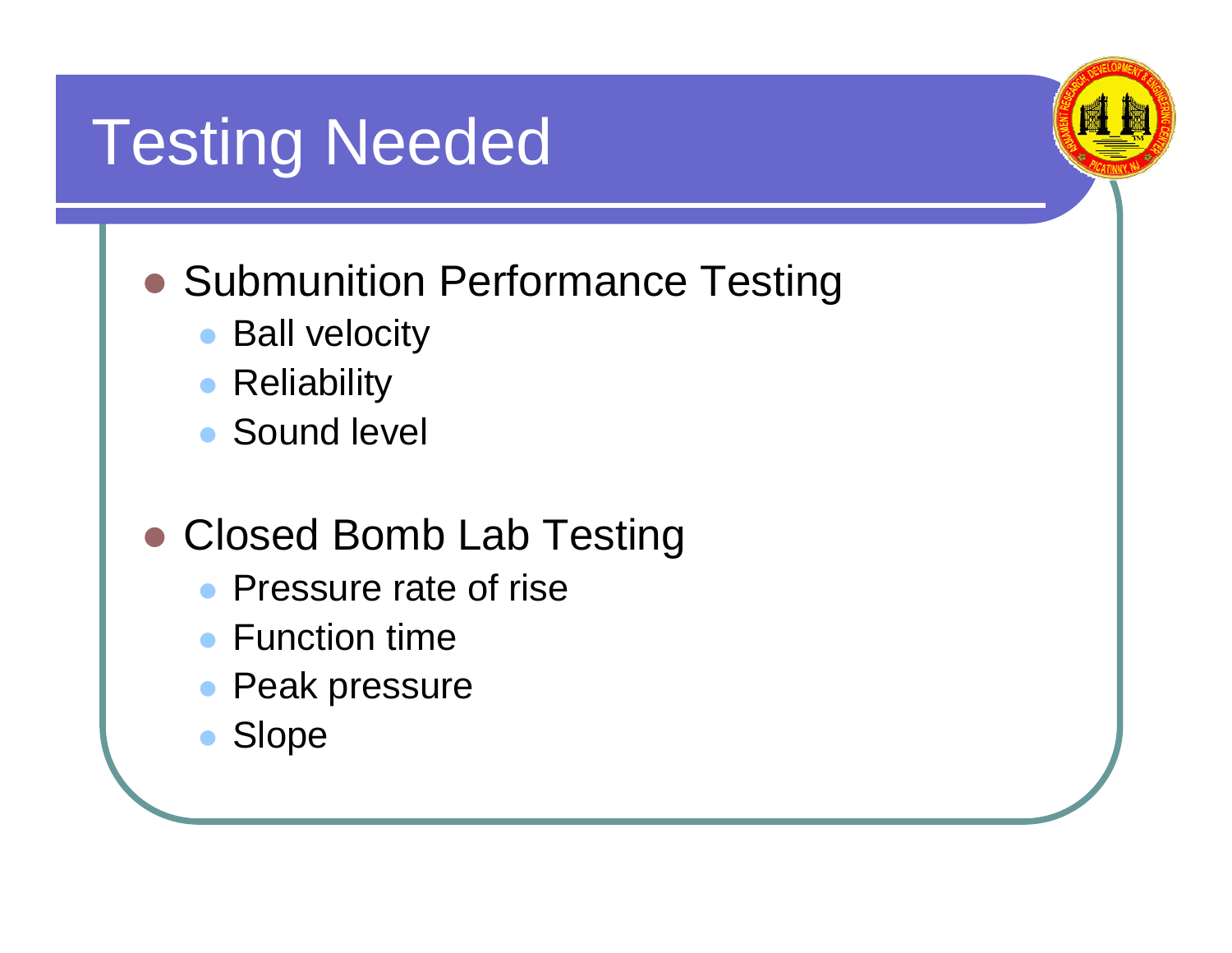# Performance Testing



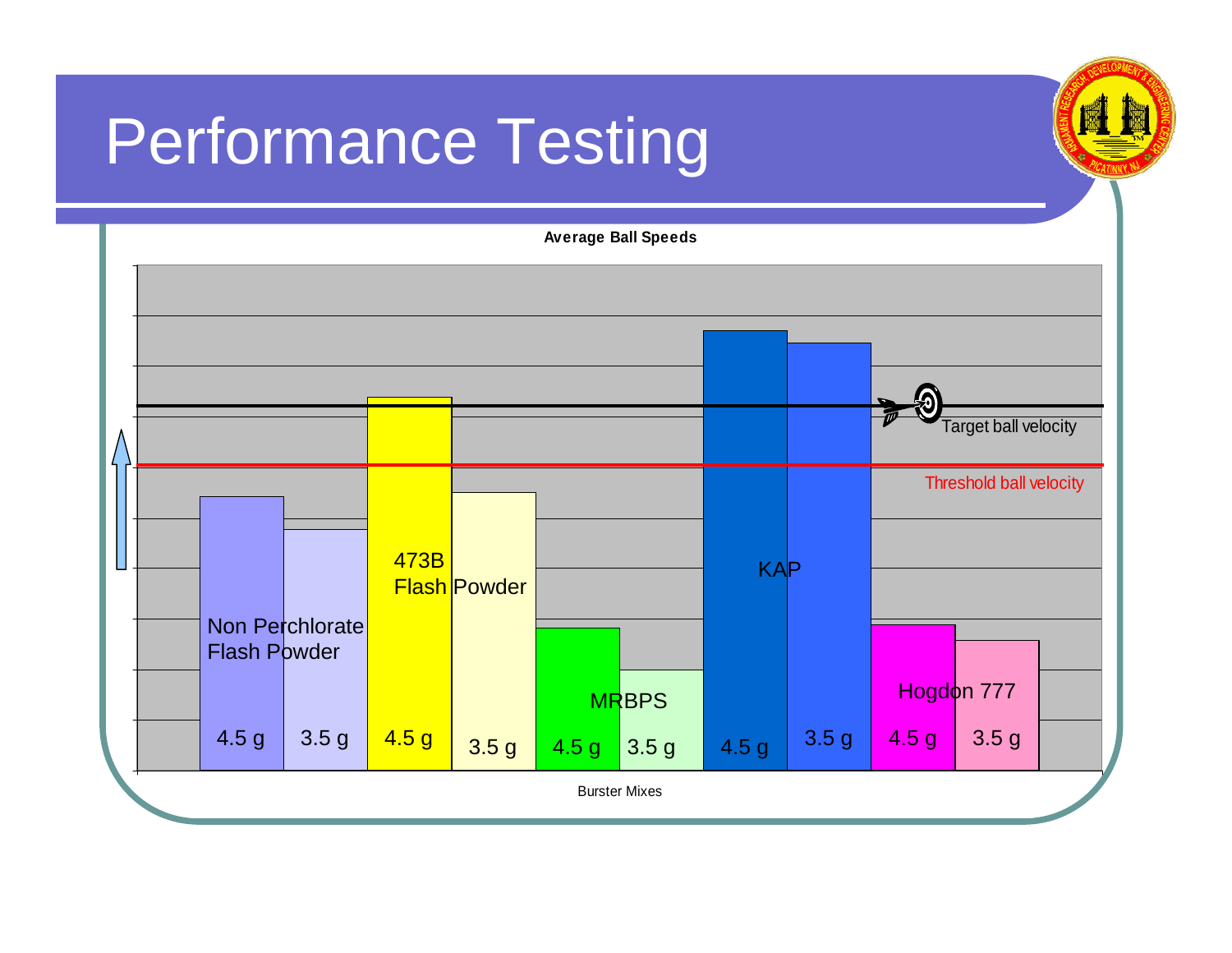# Closed Bomb Testing









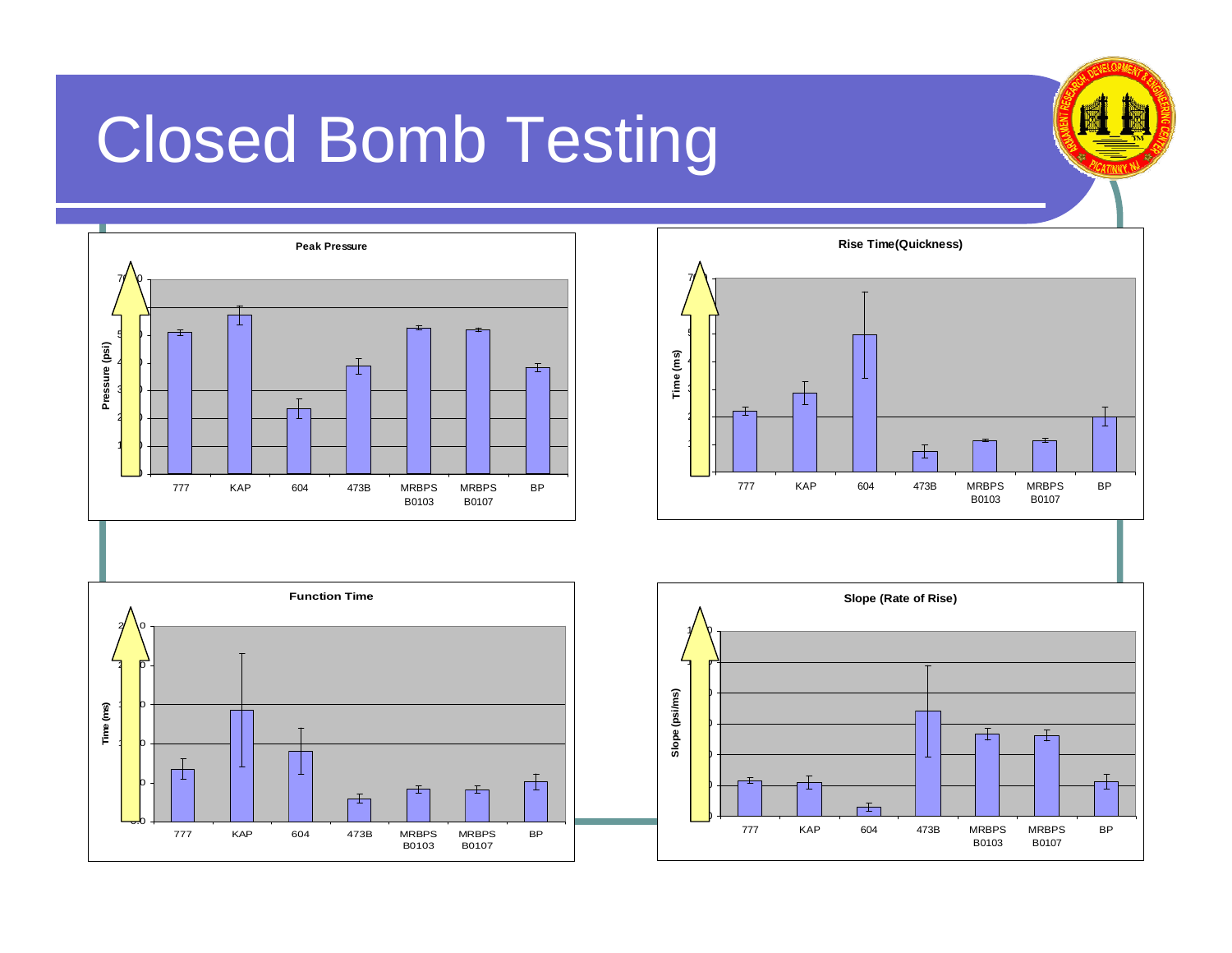# Completed Matrix

| mix selection criteria       |                 | code of material | a-valaditry    | Orduciolital         | Entrancialites    | Pacificade content |                | ortisting ontraction<br>ugatin otraillerres |                |   | <b>INTERNATIONAL PROVIDIDAS</b> | carcal restrictions |                |                 | Oceanneal propiesary | Partner of current of the storming<br>Weighted total |
|------------------------------|-----------------|------------------|----------------|----------------------|-------------------|--------------------|----------------|---------------------------------------------|----------------|---|---------------------------------|---------------------|----------------|-----------------|----------------------|------------------------------------------------------|
| criteria ranking (suggested) | 3               | 6                | 9              | 8                    |                   | 4                  | $\overline{c}$ | $\overline{3}$                              | 6              | 4 | 8                               | $\overline{2}$      | 20             |                 |                      |                                                      |
| criteria ranking (adjusted)  |                 |                  |                |                      |                   | $\overline{2}$     | $\overline{0}$ | $\mathbf 1$                                 |                |   |                                 |                     |                |                 |                      |                                                      |
| mix candidates               |                 |                  |                |                      |                   |                    |                |                                             |                |   |                                 |                     |                |                 |                      |                                                      |
| <b>KAP</b>                   | 10 <sup>1</sup> | 10               |                | 0                    | 1                 | 0                  |                | 10                                          | 3              |   | 5                               | 10                  | 8 <sup>1</sup> | 57              | 365                  |                                                      |
| MRBPS 83B3 cl 5              | 5               | 10               |                | 10                   | 5                 | 4                  |                | $\mathbf 0$                                 | 8              |   | 8                               | $\mathbf 0$         | $\mathbf 0$    | 50              | 318                  |                                                      |
| 473B-M115/M116               | 8               | 10               |                | 10                   | $\mathbf{3}$      | 10                 |                | 5 <sup>1</sup>                              | $\overline{9}$ |   | 1                               | 10                  | 9              | 75              | 502                  |                                                      |
| Hogdon 777                   | 10              | 10               |                | $\mathbf 0$          | 5                 | 0                  |                | $\mathbf 0$                                 | 3              |   | 5                               | 0                   | $\mathbf 0$    | 33 <sub>1</sub> | 183                  |                                                      |
| non-perchlorate flash bang   | 5               | 10               |                | 5                    | 10                | $\overline{2}$     |                | $\overline{5}$                              | $\overline{7}$ |   | 3                               | 10                  | 4              | 61              | 374                  |                                                      |
|                              |                 |                  |                |                      |                   |                    |                |                                             |                |   |                                 |                     |                |                 |                      |                                                      |
|                              |                 |                  |                |                      |                   |                    |                |                                             |                |   |                                 |                     |                |                 |                      |                                                      |
| mix properties               |                 | Confestancy      | ise time       | <b>Lunction time</b> | lee di processire | Shekite            | Total          | Weidried total                              |                |   |                                 | <b>Grand Total</b>  |                |                 |                      |                                                      |
| criteria ranking (suggested) | 10 <sup>1</sup> | 5                | 5              | 5 <sup>1</sup>       | $\overline{2}$    |                    |                |                                             |                |   |                                 |                     |                |                 |                      |                                                      |
| criteria ranking (adjusted)  |                 | 0                | $\overline{0}$ | 0                    |                   |                    |                |                                             |                |   |                                 |                     |                |                 |                      |                                                      |
| mix candidates               |                 |                  |                |                      |                   |                    |                |                                             |                |   |                                 |                     |                |                 |                      | 473B flash p                                         |
| <b>KAP</b>                   | 5               |                  |                |                      | 5                 | 10                 | 60             |                                             |                |   | 425                             |                     |                |                 |                      |                                                      |
| MRBPS 83B3 cl 5              | 10 <sup>1</sup> |                  |                |                      | 5                 | 15                 | 110            |                                             |                |   | 428                             |                     |                |                 |                      | had the high                                         |



473B-M115/M116 | 4 | 5 9 50 Hogdon 777 8 8 5 13 90 273<br>non-perchlorate flash bang 4 5 9 50 424 non-perchlorate flash bang 4 4 5 9

<sub>2</sub> bowder had the highest total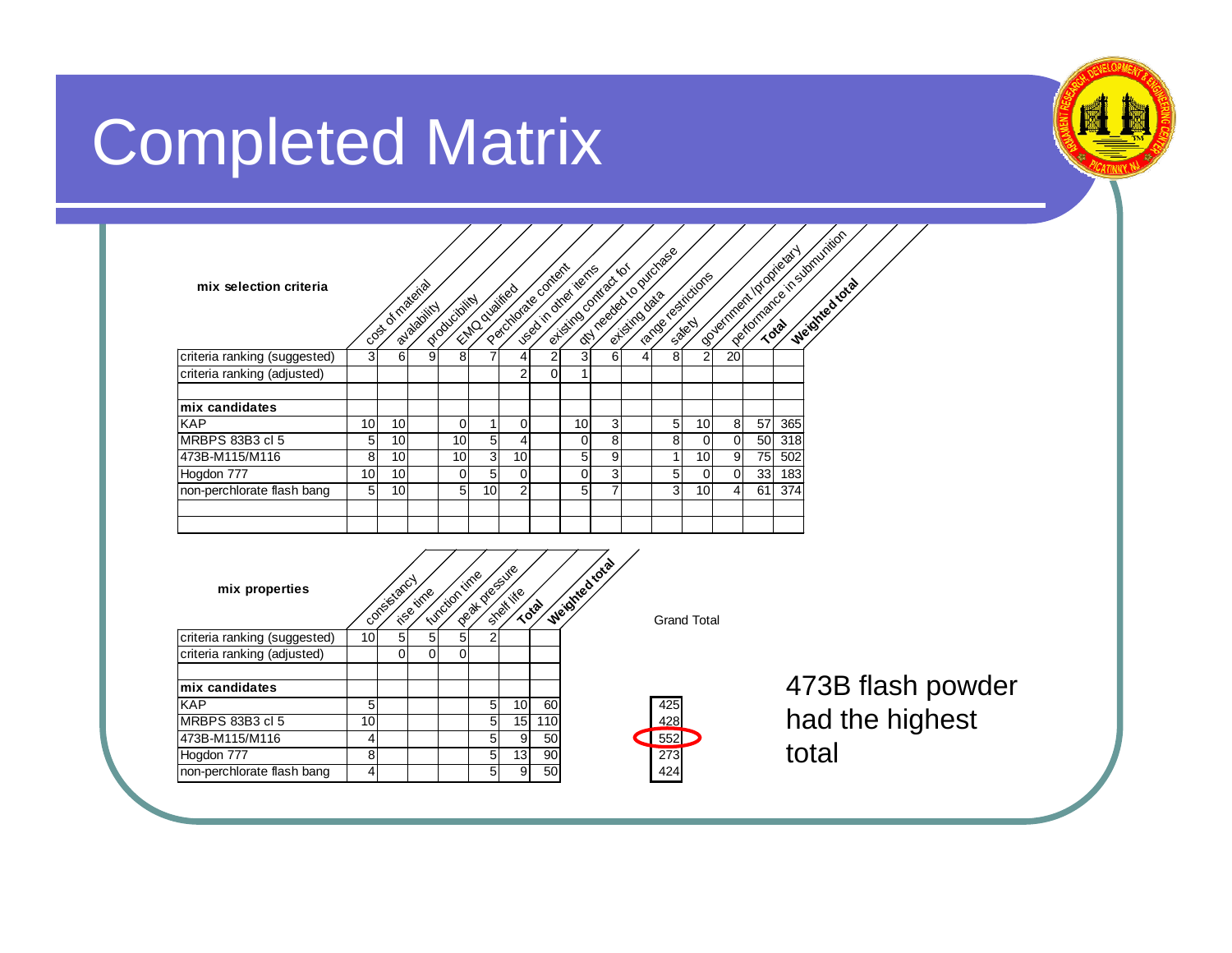# Test Statistically Significant Sample



- **Engineering Level Test plan generated** to validate performance of new configuration prior to full Production Verification Testing (PVT) testing.
- If testing is successful, PVT testing will commence with Full Material Release to follow.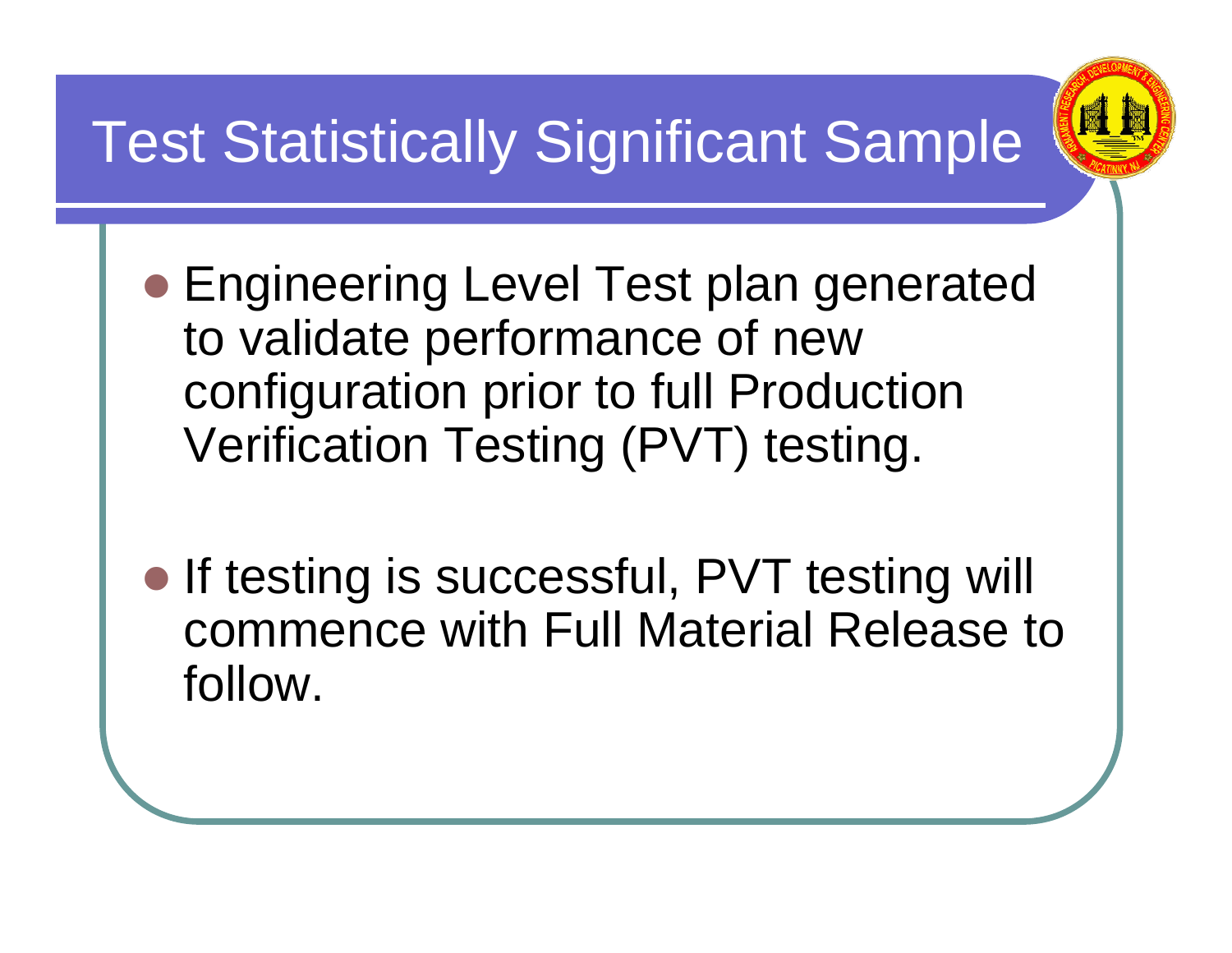#### Future Efforts



- Investigate correlation of qualitative requirement to quantitative item specification requirement.
- Develop robust and reliable test method for verifying quantitative effective non-lethal requirement for non-lethal bursting munitions.
- $\bullet$  Investigate a perchlorate free replacement energetic that yields acceptable end item performance.